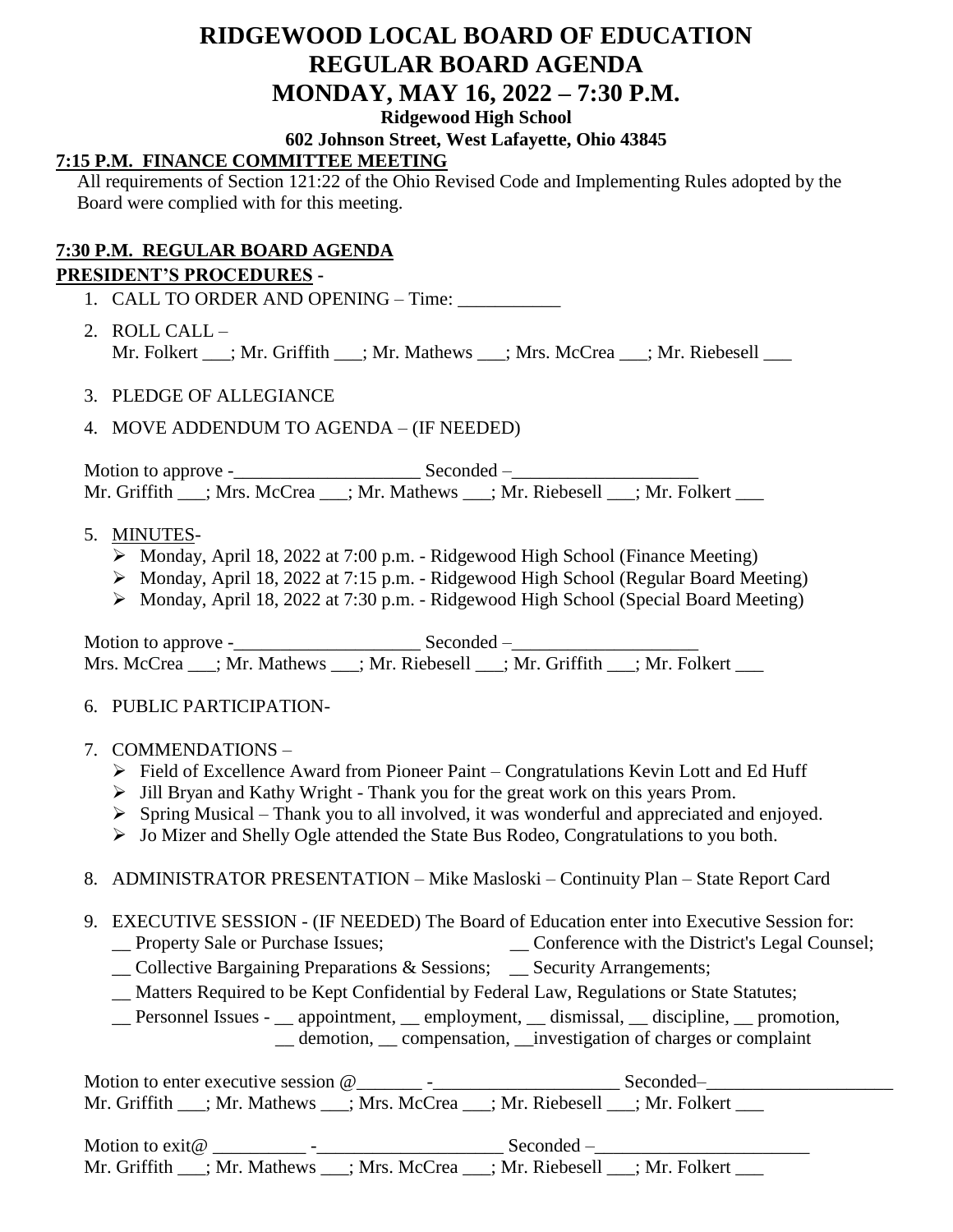## **RIDGEWOOD LOCAL BOARD OF EDUCATION REGULAR BOARD AGENDA MONDAY, MAY 16, 2022 – 7:30 P.M. Ridgewood High School 602 Johnson Street, West Lafayette, Ohio 43845**

### **TREASURER'S REPORT –** Jay Tingle, Treasurer

- 1. FINANCE REPORT for the month of April
- 2. BILL PAYMENTS **-** for the month of April
- 3. SCHOOLWIDE POOL FUND The Treasurer recommends the Board of Education approve the following transfers to the Schoolwide Pool Fund:

| $\geq 001$           | TΩ | 598-9022 | \$180,650.91 |
|----------------------|----|----------|--------------|
| $\geq 572 - 9022$ to |    | 598-9022 | \$ 30,781.72 |
| $\geq 590 - 9022$ to |    | 598-9022 | \$ 4,894.84  |

- 4. PURCHASE ORDERS EXCEEDING \$15,000 The Treasurer recommends the Board of Education approve the following purchase orders, as presented.
	- Purchase Order #220786 in the amount of \$49,999.00 to J Shetler Construction.
- 5. THEN & NOW The Treasurer recommends the Board of Education approve the following "Then and Now Certificate", as presented
	- Purchase Order #220787 in the amount of \$4,080.00 to Jefferson Co ESC.
- 6. PROMEDICA The Treasurer recommends the Board of Education approve ProMedica Medical Management, as the districts Third Party Administrator for worker's compensation and unemployment compensation claims management services, as presented.
- 7. DONATIONS The Treasurer recommends the Board of Education accept the listed donations:

| <b>From</b> | To                                         | <b>Donation</b> |
|-------------|--------------------------------------------|-----------------|
| Anonymous   | <b>RLSD - RHS - National Honor Society</b> | 15.00           |
| A & D Auto  | <b>RLSD - RES</b>                          | 20.00           |
| Coca-Cola   | <b>RLSD</b>                                | \$3,000.00      |

Motion to approve item(s) \_\_\_\_\_ -\_\_\_\_\_\_\_\_\_\_\_\_\_\_\_\_\_\_\_\_ Seconded –\_\_\_\_\_\_\_\_\_\_\_\_\_\_\_\_\_\_\_ Mr. Griffith \_\_\_; Mr. Riebesell \_\_\_; Mr. Mathews \_\_\_; Mrs. McCrea \_\_\_; Mr. Folkert \_\_\_

8. APPROPRIATIONS/ESTIMATED REVENUES – The Treasurer recommends the Board of Education approve the amendments to appropriations and estimated revenues for FY 2022, as presented:

|                                        | <i>Appropriations</i> | <b>Estimated Revenue</b> |
|----------------------------------------|-----------------------|--------------------------|
| $\geq 022$ District Agency             |                       | \$1,185.63               |
| $\geq$ 300 District Managed Activities | \$3,068.78            | \$28,275.52              |
|                                        |                       |                          |

Motion to approve item(s) \_\_\_\_\_ -\_\_\_\_\_\_\_\_\_\_\_\_\_\_\_\_\_\_\_\_ Seconded –\_\_\_\_\_\_\_\_\_\_\_\_\_\_\_\_\_\_\_ Mr. Riebesell \_\_\_; Mr. Mathews \_\_\_; Mrs. McCrea \_\_\_; Mr. Griffith \_\_\_; Mr. Folkert \_\_\_

9. FIVE YEAR FORECAST AND RELATED ASSUMPTIONS - The Treasurer recommends the Board of Education approve the Five Year Forecast and Related Assumptions, as presented.

Motion to approve item(s) \_\_\_\_\_ -\_\_\_\_\_\_\_\_\_\_\_\_\_\_\_\_\_\_\_\_ Seconded –\_\_\_\_\_\_\_\_\_\_\_\_\_\_\_\_\_\_\_ Mrs. McCrea \_\_\_; Mr. Griffith \_\_\_; Mr. Riebesell \_\_\_; Mr. Mathews \_\_\_; Mr. Folkert \_\_\_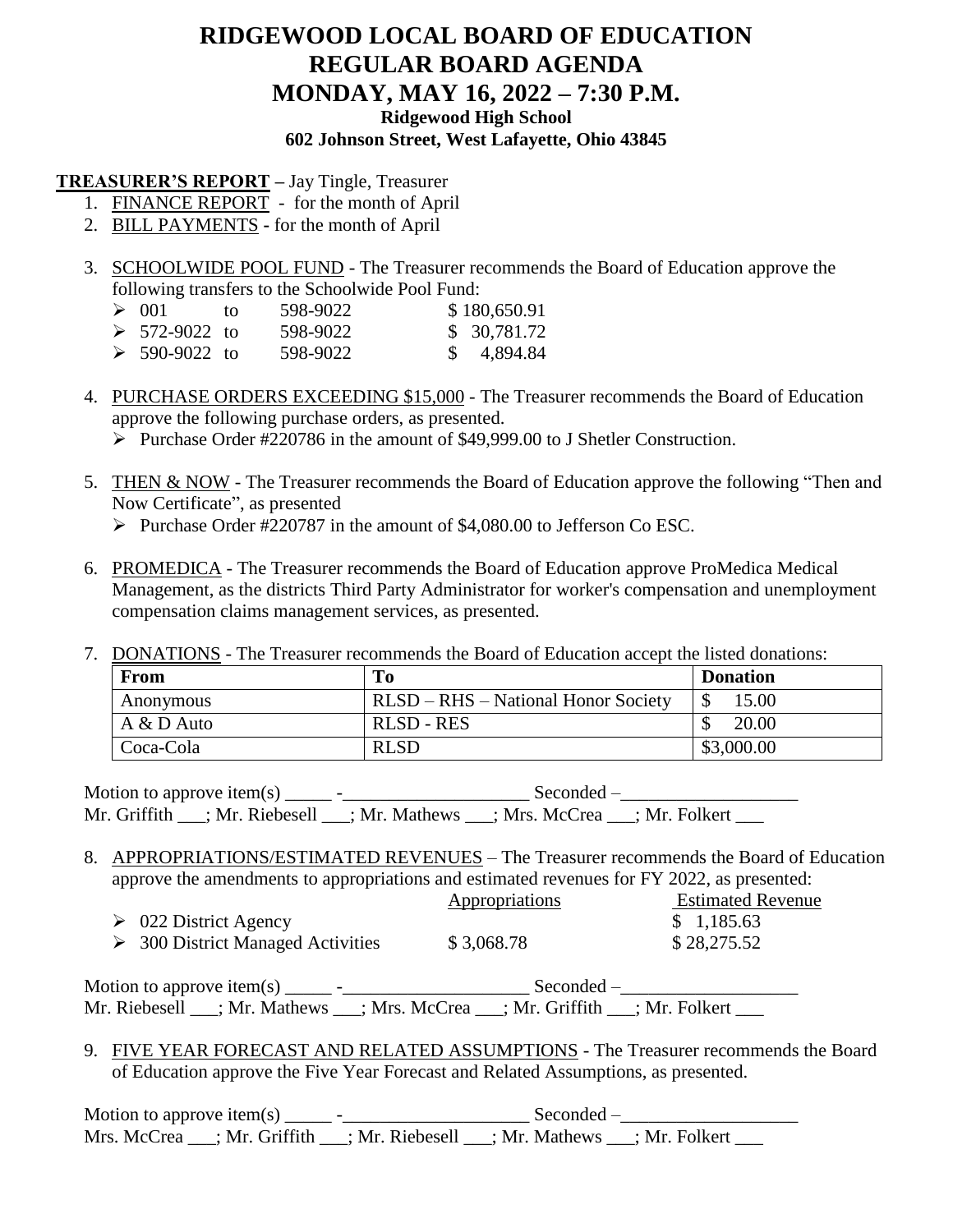# **RIDGEWOOD LOCAL BOARD OF EDUCATION REGULAR BOARD AGENDA MONDAY, MAY 16, 2022 – 7:30 P.M. Ridgewood High School 602 Johnson Street, West Lafayette, Ohio 43845**

### **SUPERINTENDENT'S REPORT** - Mike Masloski, Superintendent

PERSONNEL ACTIONS: It is recommended the Board approve personnel actions as follows: *(All new hires are pending successful FBI and BCI background reports, drug screening and proper certification)*

- 1. TRANSPORTATION SUPERVISOR The Superintendent recommends the Board of Education approve compensation to Doug Patterson, at \$33.68 per hour, for extra-curricular trips taken from November 16, 2021 through June 30, 2022, as presented.
- 2. CLASSIFIED NEW HIRES The Superintendent recommends the following classified hires effective the 2022-2023 school year, as presented.
	- $\triangleright$  Britney Cunningham Head Cook at RMS
	- $\triangleright$  Diana Brickles Cook at RES
- 3. CLASSIFIED JOB POSTINGS The Superintendent recommends the Board of Education approve the filling the vacant job position for the 2022 – 2023 school year, as presented.
	- Heather Wilson (from 2nd shift custodian RHS) to- Day shift custodian RHS
	- Elaine Haynes (from 2nd shift custodian RHS)-to- 2nd shift custodian RHS 1:00-9:30pm
	- $\triangleright$  Kolton Alexander (from RES Utility) -to- RHS Utility 2<sup>nd</sup> shift
- 4. CERTIFIED VOLUNTARY TRANSFERS The Superintendent recommends the Board of Education approve the following transfers for the 2022-2023 School year, as presented.
	- $\triangleright$  Lindsay Marquis (from pre-K) -to- 1st grade teacher
	- Michelle Larrison (from reduction teacher) -to- Pre-School teacher
- 5. CERTIFIED CONTRACTS The Superintendent recommends the Board of Education approve the following certified contracts for the 2022 – 2023 school year, as presented.

| 1 Year Contract           | 2 Year Contract          | 3 Year Contract  | <b>Continuing Contract</b> |
|---------------------------|--------------------------|------------------|----------------------------|
| Jane Buehler              | Tyler McCullough $(2nd)$ | Sam Carpenter    | Hannah Addy                |
| Savannah Gress $(3rd)$    |                          | Rachel Endlich   | Autumn Hendershot          |
| Kyle Bethel $(2^{nd})$    |                          | <b>Adam Frey</b> | Matt Humphrey              |
| Lindsay Marquis $(2nd)$   |                          | Robin Hire       | <b>Stacy Ionno</b>         |
| Michelle Larrison $(2nd)$ |                          | Jamie McCrea     | Brenda McCoy               |
|                           |                          | Kayla Crozier    | Christopher McVay          |
|                           |                          |                  | Jenny Olinger              |

6. CLASSIFIED CONTRACTS - The Superintendent recommends the Board of Education approve the following classified contracts, as presented.

| Year                                   | 2 Year                               |
|----------------------------------------|--------------------------------------|
| Chelsey Tolliver $(2^{nd})$ - Aide     | Felicia Hunter $(2^{nd})$ - Aide     |
| Michelle Foster $(2^{nd})$ - Custodian | James Kirker $(2^{nd})$ - Custodian  |
| Kolton Alexander $(2^{nd})$ - Utility  | Elaine Haynes $(2^{nd})$ - Custodian |

- 7. GRADUATING SENIORS The Superintendent recommends the Board of Education approve the graduating class of 2022, as presented. (See Attached)
- 8. ODE PILOT PROGRAM The Superintendent recommends the Board of Education approve the Memorandum of Understanding with ODE to be a pilot district for alternative to Algebra II.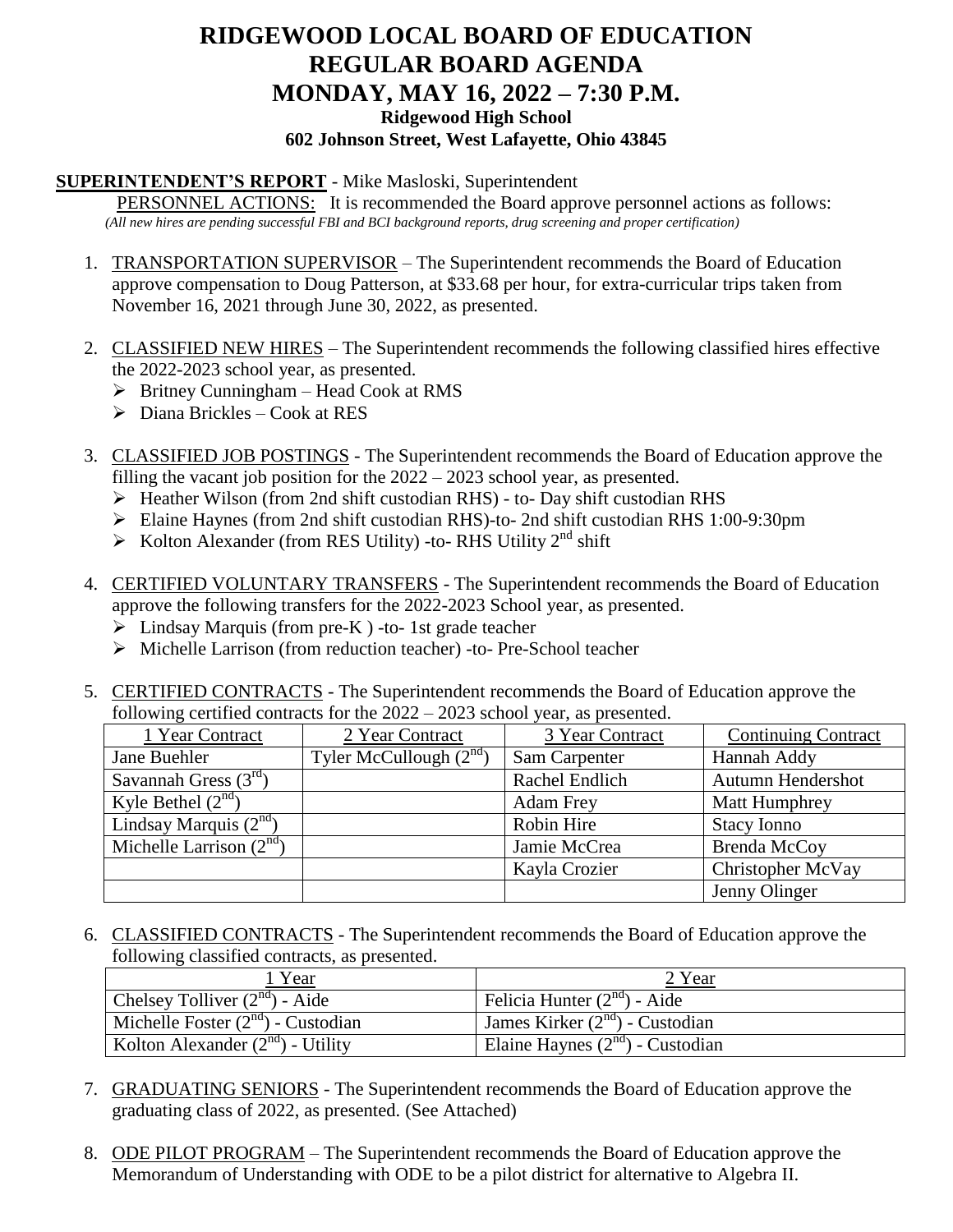## **RIDGEWOOD LOCAL BOARD OF EDUCATION REGULAR BOARD AGENDA MONDAY, MAY 16, 2022 – 7:30 P.M. Ridgewood High School 602 Johnson Street, West Lafayette, Ohio 43845**

- 9. SUMMER WORKERS The Superintendent recommends the Board of Education approve the following summer workers at a rate of \$10.00/hour effective May 5, 2022, as presented.
	- $\triangleright$  Hope Asbury
	- $\triangleright$  Memphis Cutshall
	- $\triangleright$  Kadin Bradford
- 10. COLLEGE CREDIT PLUS The Superintendent recommends the Board of Education approve the following CCP agreement for the 2022-2023 school year, as presented.
	- $\triangleright$  Central Ohio Technical College
- 11. STUDENT HANDBOOKS The Superintendent recommends the Board of Education approve the Student Handbooks for the High School, Middle School and Elementary School, as presented.
- 12. SUPPLEMENTALS The Superintendent recommends the Board of Education approve the following supplemental contracts for the 2022-2023 school year, as presented.

| Athletic                                      |                                                |  |  |
|-----------------------------------------------|------------------------------------------------|--|--|
| Jake Glasure - Head Boys Golf Coach           | John Slusser - Head Football Coach             |  |  |
| Kevin Lott - Head Girls Golf Coach            | Chris Cabot - Asst. Football Coach             |  |  |
| Amy Lott - RMS Golf Coach                     | Nate Carpenter - Asst. Football Coach          |  |  |
| Brenda McCoy - Head Volleyball Coach          | Chad Lahna - Asst. Football Coach              |  |  |
| Chelsey Tolliver- JV Volleyball Coach         | Todd Cabot - Freshman Football Coach           |  |  |
| Tim Tubbs - Head Soccer Coach                 | Chad Massie - Freshman Football Coach          |  |  |
| Jeff Eveland - JV Soccer Coach                | Travis Simmons $-8th$ Grade Football Coach     |  |  |
| Wendy Croy - Head Cross Country Coach         | Ryan Lowe $-7th$ Grade Football Coach          |  |  |
| Lori Buchanan - Asst. Cross Country Coach     | Devon Lusk – RMS Asst. Football Coach          |  |  |
| Heather Kinsey - RHS Cheerleading             | $Kim Baker - RMS Cheerleading$                 |  |  |
| Arts / Music                                  |                                                |  |  |
| John Lindig - RHS Band Director               | Jill Collins - Drama Advisor                   |  |  |
| John Lindig - RHS Jazz Band Director          | Haley Evans - Musical Coordinator/ Asst. Drama |  |  |
|                                               | Haley Evans - Choir Ensemble                   |  |  |
| Academic / Student Activities                 |                                                |  |  |
| Amy Lott - Freshman Class Advisor             | Savannah Gress - RHS Student Council (50%)     |  |  |
| Duke Stark - Sophomore Class advisor          | Rebecca Wells - RHS Student Council (50%)      |  |  |
| Kathy Wright - Junior Class Co-Advisor        | Jane Buehler - Foreign Language Advisor (50%)  |  |  |
| Jill Bryan - Junior Class Co-Advisor          | Amy Lott - Foreign Language Advisor (50%)      |  |  |
| Jill Collin - Senior Class Advisor            | Jeff Larr - Accelerated Reader                 |  |  |
| Jane Buehler - RHS Nat'l. Honor Society (50%) | Debbie Carpenter - Accelerated Reader          |  |  |
| Jill Collins - RHS Nat'l. Honor Society (50%) | Michelle Stoffer - Teen Institute              |  |  |
| Kirstin Slusser- RMS Honor Society            | Michelle Miller-RES Yearbook                   |  |  |
| Penny Mast - RHS Year Book w/ planning period | Duke Stark - Quiz Team Advisor                 |  |  |
| Jacqueline McPherson - RMS Yearbook           | Jacqueline McPherson - RMS Student Council     |  |  |